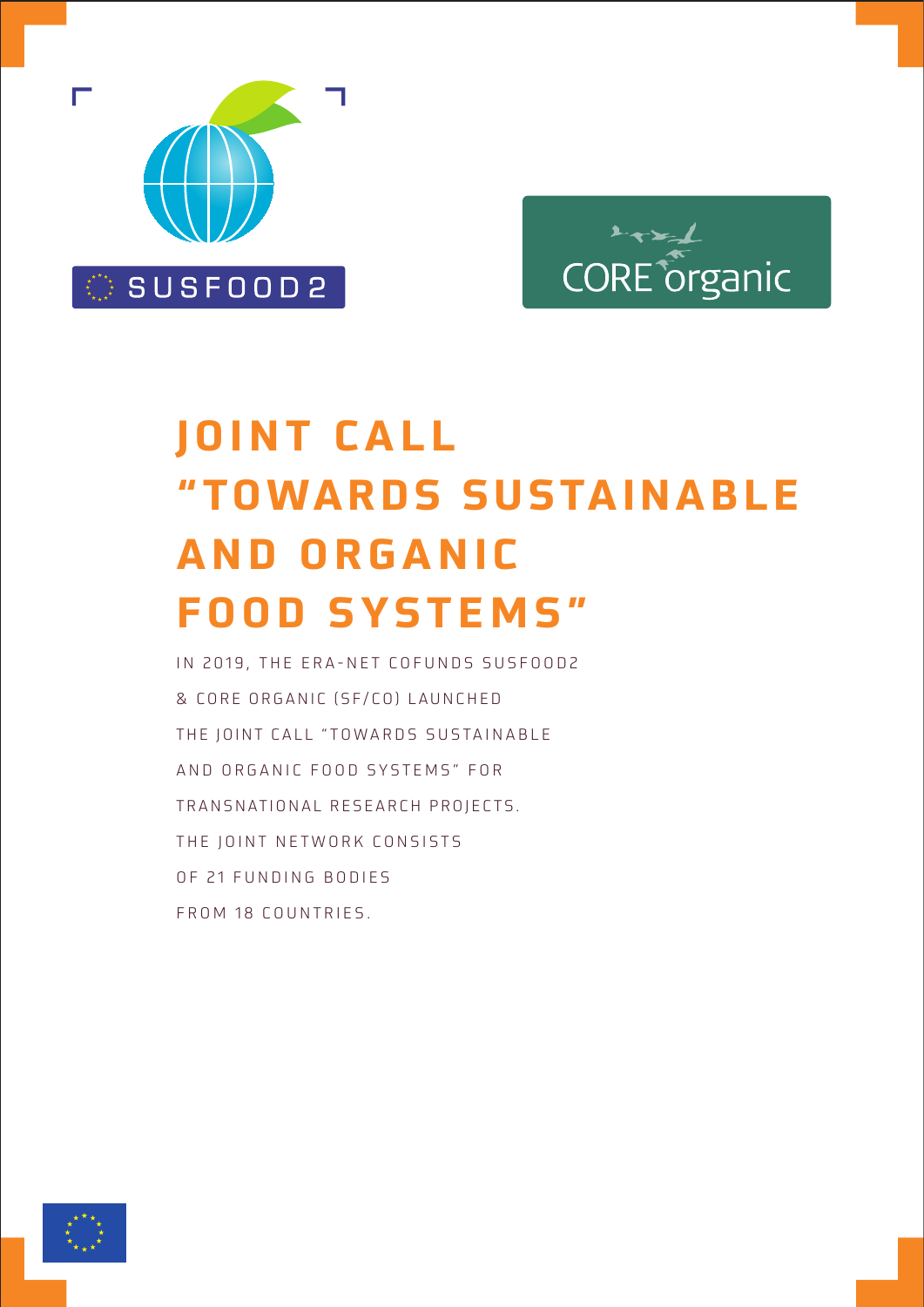

**CORE** <u>proanic</u>

# **HIGHLIGHTS: WHAT ARE SUSTAINABLE AND ORGANIC FOOD SYSTEMS?**

Sustainable and organic food systems will be achieved by substantial progress in the organisation and management of food systems and supported by the development of novel technologies. Innovation is key to support food systems transformation and to operate within natural resource boundaries and diminish climate change impact. In this regard, system approaches based on agroecological principles are gaining recognition as a pathway to enable sustainable intensification of food production and consumption, not only for organic food production, but also in the conventional sector.

Food systems comprise activities for food production, processing and packaging, distribution and retail, as well as consumption. Various factors, like environmental and socio-economic drivers, have influence on the system and therefore, different approaches can increase the sustainability of such a complex network.

# **JOINT FORCES**

Core Organic and SUSFOOD2 are both an ERA-NET, this is a network of European ministries and research councils funding research at national levels. The main focus of both ERA-NETs is to join forces and fund transnational research projects, to support a focused and coordinated research and innovation effort. SUSFOOD2 "Sustainable FOOD production and consumption" started in January 2017, and is the continuation of the FP7 ERA-NET SUSFOOD (2011-2014). The strategic goal of SUSFOOD2 complements the EU Bioeconomy and food policies, and aims to reinforce cooperation in research, development and innovation between EU members and associated states in order to maximize the contribution of research to the development of more sustainable food systems from production to consumption. The scope of SUSFOOD2 covers the entire food supply chain, with the main focus on food chain sustainability beyond the farm gate. Core Organic Cofund is the acronym for "Coordination of European Transnational Research in Organic Food and Farming Systems", it started in December 2016. The CORE Organic Cofund is the continuation of the ERA-NETs CORE Organic I, II and Plus, that started in 2004. The objective of CORE Organic is to improve the knowledge basis and innovation capacity necessary for supporting further development of organic food and farming as a way to respond to significant societal challenges in Europe's agriculture and food systems. CORE Organic aims at supporting sustainable growth of the organic sector in Europe and beyond.

# **FUNDING TWELVE RESEARCH PROJECTS**

In the Joint Call, twelve research projects taking into account a system approach are supported by funding bodies from participating countries. The Joint Call covered four topics. 60 Project consortia applied for funding. Through a two-stage peer review process, twelve research projects taking into account a system approach were selected by funding bodies from participating countries. The selected twelve research projects comprised 67 Partners organisations. The total funding amount was 7.8 Million Euro. Projects were selected for three of the four topics. Under the fourth topic "Sustainable and Smart Packaging" no projects were selected.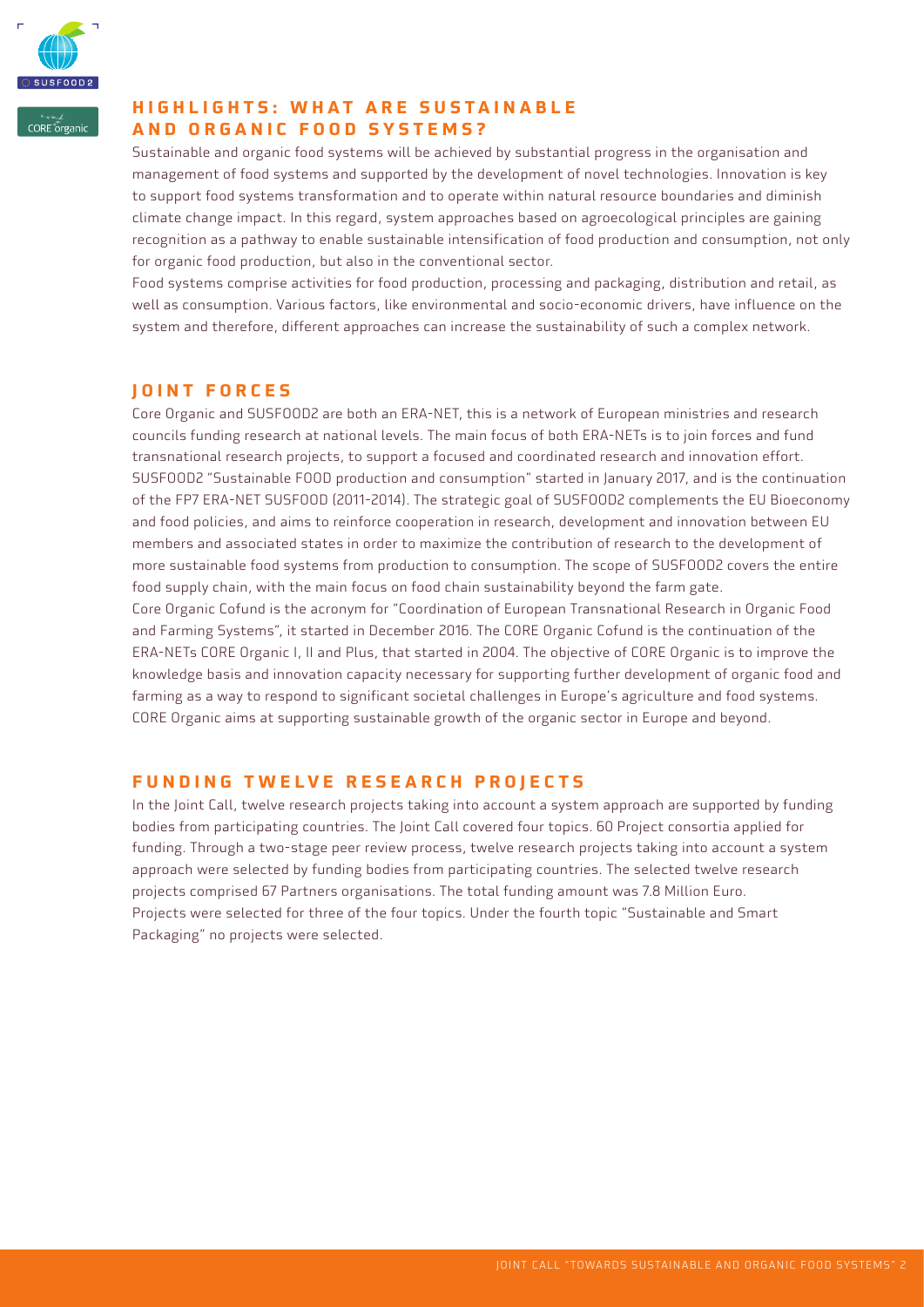



#### **TOPIC 1: "RESOURCE-EFFICIENT, CIRCULAR AND ZERO-WASTE FOOD SYSTEMS"**

#### ALL-IN - ALFALFA FOR SUSTAINABLE LIVESTOCK FARMING SYSTEMS: **IMPROVE ALFALFA-RHIZOBIA SYMBIOSIS AND NEW FEEDING STRATEGY BASED ON ECOLOGICAL LEFTOVERS**

Increased alfalfa production will allow using it as a central component for livestock feeding. The feeding strategy is based on the principle of "ecological leftovers". Diets will be designed to optimise the reuse of bio-wastes (scraps and harvest residuals of local by-products), especially those obtained from olive oil manufacturing (i.e. pomace). The addition of specific amounts of olive oil pomace will allow modulating rumen metabolism and possibly reducing methane emission. Milk yield and composition and meat production from ewes fed the experimental diets will be analysed. Variation in rumen metabolism will be monitored biochemically and by microbiota analysis.

#### **BIO4FOOD - HIGH QUALITY AND NUTRIENT RICH FOOD THROUGH CROP WASTE-DERIVED BIOSTIMULANT AND BIOPESTICIDE**

Bio4Food will exploit the biostimulatory properties to promote plant yield and quality, aiming to increase the content of the health promoting minerals, iron, magnesium and zinc, in vegetable and fruit crops. The socio-economic acceptance of our approach and the market opportunities will be studied to develop a road map for the implementation of bio-based methodology for crop production and protection. The possibility to recycle waste will be evaluated at the level of the farm up to the food processing industry, taking into account the profitability of the technology. Bio4Food will contribute to the reduction in crop waste, providing natural plant protection products, and offer consumers vegetables rich in health-promoting minerals.

#### **FERBLEND - FERMENTATION-INDUCED VALORIZATION OF SIDE STREAM BLENDS FROM OILSEED AND DAIRY INDUSTRY**

Sustainability in food supply chain is an up-to-date subject that covers, among others, the optimization of energy flow and the reduction of emissions, but also a complete-as-possible utilization of production side streams to reduce food losses as far as possible. The project FERBLEND aims at exploring innovative solutions for the exploitation of cheese whey and press cakes from seed oil processing through targeted fermentation. In this joint research, the partners from Denmark, Germany, Italy and Poland, in line with contributions from Spain and Turkey, explore solutions for creating liquid, semi-solid or solid platform products that may be used as ingredients in beverages, spreads or snack products. A substantial increase of knowledge concerning processing and fermentation of blends of oilseed press cakes and whey, resulting in tailored foods, is expected.

#### **FOODLEVERS - LEVERAGE POINTS FOR ORGANIC AND SUSTAINABLE FOOD SYSTEMS**

Despite the recent uptake of innovative production systems, food systems continue to move on unsustainable trajectories. This can be explained by many sustainability interventions addressing solely more obvious but less powerful areas of intervention rather than engaging with the root causes of unsustainability. Instead, FOODLEVERS focuses on those leverage points at which interventions promise far more potential to transform food systems into sustainable ones.

Therefore, the project will analyse case studies of innovative organic and sustainable food systems troughout Europe and identify best practice processes. By doing so, key leverage points will be identified to further develop and scale up existing innovative organic and sustainable food systems.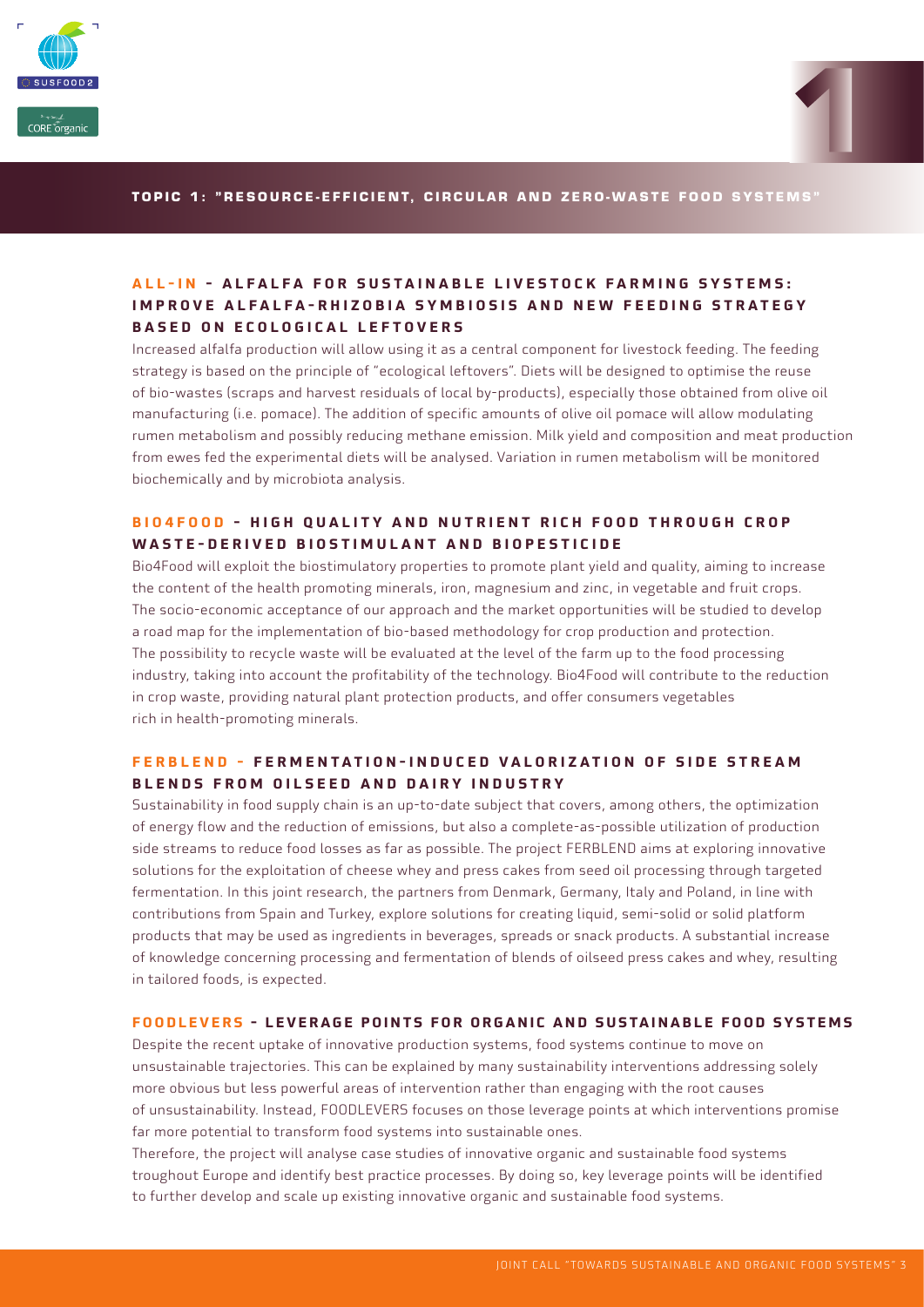

CORE organic

# **POULTRYNSECT - THE USE OF LIVE INSECT LARVAE TO IMPROVE SUSTAINABILITY AND ANIMAL WELFARE OF ORGANIC CHICKENS PRODUCTION**

Poultry meat production has a negative environmental impact mainly due to feed production, where soybean meal is the most common protein source. A promising alternative source of proteins is insects, which has shown great potential environmental benefits because as efficient bioconverters they are able to recycle nutrients from organic residue. Moreover, live insect larvae fed to poultry enable birds to express their normal active behavior reflecting positive impacts on animal welfare.

Poultrynsect project, exploiting the use of live insect larvae, aims to give concrete solutions to the expectations of organic poultry meat consumers and European citizens sensible to the environmental impact of livestock production and healthy nutrition.

# **PROVIDE - PROTEIN AND BIOMOLECULES SOURCES FOR NUTRITIONAL SECURITY AND BIODIVERSITY OF BAKERY PRODUCTS IN A CIRCULAR FOOD SYSTEM**

The project focuses on valorisation of food industry by-products for use in bakery production. This will be based on "green" innovation processes, which will also use by-products from organic products and thus the resulting new products can be marketed "organic". With the aim to promote circularity in the agrifood systems, 4 specific objectives have been identified:

- identify by-products rich in nutrients and bioactives,
- valorise by-products,
- promote circular Food Systems,
- define strategies to put the new products into the market.

Three case studies for these new bakery products will be implemented. Quality & safety of sources, by-, intermediate-, and end-products, as well as the health enhancing properties of plant and by products extracts, will be assessed. The new products will be tested for consumers' perception and acceptance and the technologies implemented at industrial scale. Environmental and socio-economic sustainability will be assessed and integrated traceability systems developed. PROVIDE is designed to achieve a multi-sector impact (public authorities, market system, consumers/society, healthcare, environment, sustainability & circular economy), thus reflecting its multidisciplinary (analytical chemistry, (micro)biology and biotechnology, environment, food technologies, etc.), multi-actor and Pan-European (North, Central, Southeast, South Europe and Marocco) approach.

#### **SYSORG - ORGANIC AGRO-FOOD SYSTEMS AS MODELS FOR SUSTAINABLE FOOD SYSTEMS IN EUROPE AND NORTHERN AFRICA**

SysOrg identifies how pathways to increase sustainable food production and consumption can be successfully designed. This requires a better understanding of food systems, including the multitude of actors involved and the identification of critical points within systems.

We assume that although food systems are regionally very different, similar entry points for transition exist. These need to be identified in order to derive recommendations for a more sustainable design. Therefore, the following questions are addressed:

- What is the understanding of sustainability to drive the transformation towards sustainable food systems?
- How can pathways to increase sustainable food production and consumption across the system be successfully designed?
- What are the reasons, motivations, drivers or barriers for actors to opt for more sustainable solutions?
- What are the promising entry points for developing, consolidating and disseminating organic food and farming, reducing waste and shifting to sustainable diets? What are critical points to bring these perspectives together in a systems approach?

This is done by mapping and analysing five case territories (Copenhagen, Cilento, North Hessia, Warsaw, Kenitra) in a transdisciplinary way.

SysOrg will result in improved and locally adapted strategies and tools for transformation of food systems across Europe and Northern Africa to sustainable, resilient and resource efficient food systems with less environmental impact and high socio-cultural acceptance.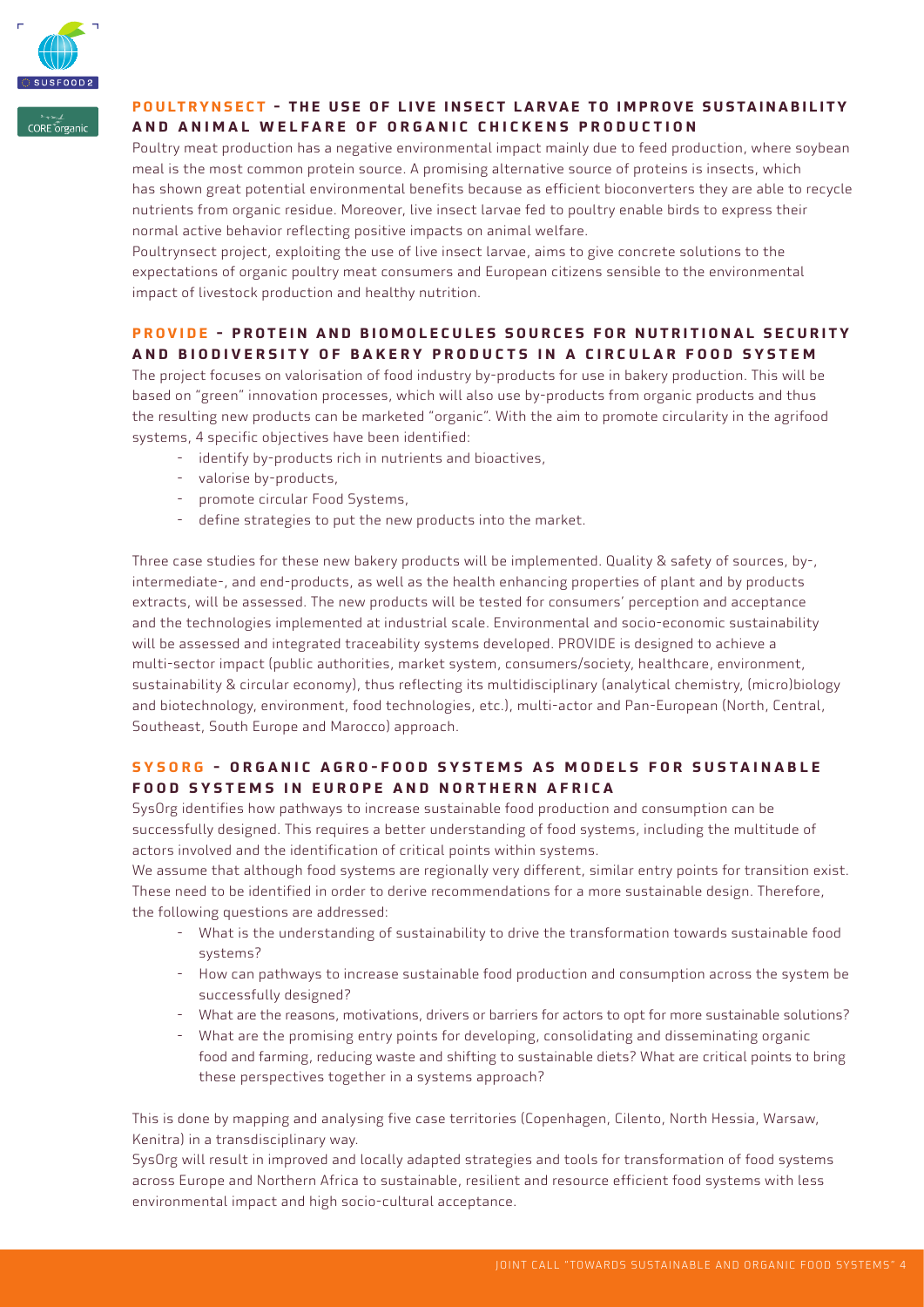



#### **TOPIC 2: "DIVERSITY IN FOOD FROM FIELD TO PLATE"**

#### **FOODIVERSE - DIVERSIFYING SUSTAINABLE AND ORGANIC FOOD SYSTEMS**

The FOOdIVERSE project aims to produce practice-oriented knowledge on how diversity in diets, novel food supply chains and food governance contributes to more organic and sustainable food systems. The project provides multi-level perspectives on transforming local food systems across Europe by promoting diversity of consumers, producers and key stakeholders.

Methodologically and theoretically this project takes a relational approach on diversity, emphasising different characteristics in various contexts and across different scales. Diversity has diverse meanings, for example in urban Norway or in rural United Kingdom, but also to German consumers, Italian government officials or Polish food producers.

We seek to identify the relations in characteristics of diversity that accelerate a transformation toward more sustainable food systems.

The project directly promotes organic food systems through involving consumers, producers, foodprocessors and those governing food systems with a living lab methodology. A user-centred and innovation approach in local contexts of Italy, Germany, Norway, Poland and the United Kingdom assists in comparing whilst instantaneously implementing the results in real-life scenarios. We engage different actors and include a diverse range of viewpoints on organic food systems.

#### **SPIWI - SUSTAINABLE PRODUCTION OF INNOVATIVE SPARKLING WINE**

The SPiwi-project aims to investigate and optimize strategies for the production of future oriented organic 'SParkling' wines, made from 'Piwi' (fungus-resistant) grape varieties. Hence the name 'SPiwi'. Europe has a leading role of organic wine production in the world (almost 90% of the total organic grape production worldwide is located in Europe). New insights in organic and sustainable viticulture are therefore of economic importance. The introduction of fungus-resistant varieties can partly avoid the yield losses that often occur in organic viticulture.

To further optimise the sustainability and economic crop return of these varieties, this project will develop guidelines for organic crop protection, it will develop a chemical-free vinification process, it will research its waste streams and finally the consumer acceptance of these organic wines. These findings will be demonstrated and an economic feasibility study will be communicated to the public.